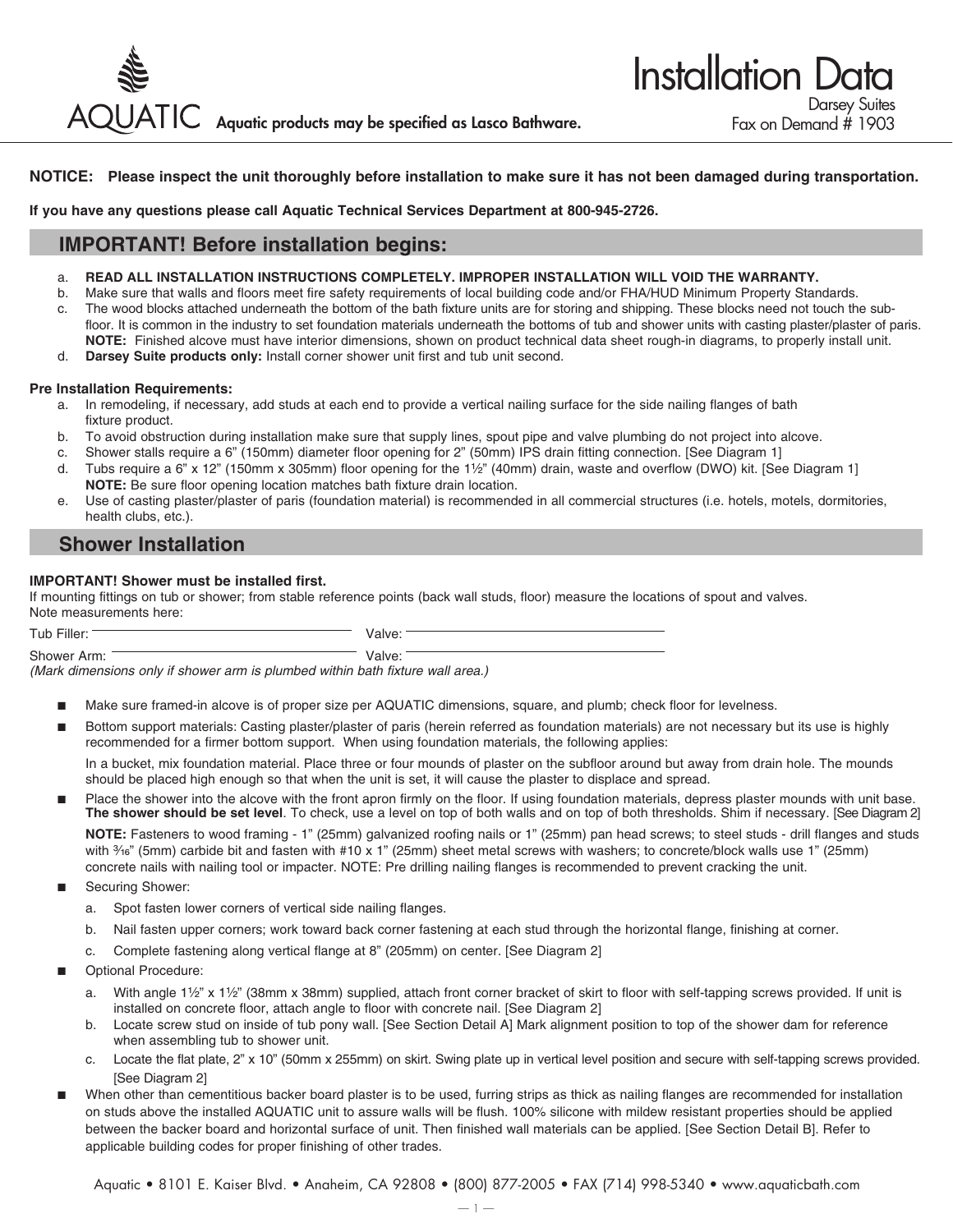

### **Tub Installation**

### **IMPORTANT! Tub must be installed second.**

If mounting fittings on tubs, from stable reference points (back wall studs, floor) measure the locations of spout and valves. Note measurements here:

Tub Filler: Valve:

- Place the tub in the alcove with the front skirt firmly on the floor. **The bathtub should be set level**. To check, use a level on top of the ledges on both ends of tub and on top of dam. [See Diagram 3]
- After leveling tub, mark each stud (or concrete or block wall) immediately above the back horizontal flange. Remove tub from alcove.
- Measure the distance between the top of the back horizontal flange and the bottom of the tub ledge (approximately 1fi" (40mm)). Carefully mark this dimension on the back studs (or wall), below the first mark.
- Ledger Strip: AQUATIC mandates the use of supports under the rear ledges of bathtubs to prevent shifting. Use horizontal ledger strip along the entire rear ledge or "I" or "T" supports in at least two places in vertical position. Nail a 1" x 3" x 60" (25mm x 75mm x 1525mm) ledger strip immediately below the lower marks made on framing.

**NOTE:** Fasteners: To wood framing - 1" (25mm) galvanized roofing nails or pan head screws; to steel studs - drill flanges and studs with  $\frac{9}{6}$ " (5mm) carbide bit and fasten with #10 x 1" (25mm) sheet metal screws with washers; to concrete/block walls use 1" (25mm) concrete nails with nailing tool or impacter. NOTE: Pre drilling nailing flanges is recommended to avoid cracking the unit.

Bottom support materials: Casting plaster/plaster of paris (herein referred as foundation materials) are not necessary but its use is highly recommended for a firmer bottom support. When using foundation materials, the following applies:

 In a bucket, mix foundation material. Place a large mound of plaster on the subfloor, in the approximate location of the tub bottom center. The mounds should be placed high enough so that when the tub is set, it will cause the plaster to displace and spread.

- Replace the tub in the alcove with the apron firmly on the floor, shower dam, and ledger boards. If using foundation materials, depress plaster mound with unit base. **The bathtub should be set level**. To check, use level on top of the wainscoat and pony wall. Shim ledger, if necessary. [See Section Detail B]
- Securing Tub:
	- a. Spot fasten the two ends of the nailing flanges.
	- b. Nail fasten at each stud through the top-nailing flange; through back flange.
	- c. Complete the fastening through vertical side flange, approximately 8" (205mm) on center.
- Optional Procedure:
	- With a  $\frac{5}{6}$ " (8mm) hex head nut and 1½" (38mm) washer supplied, tighten nut on pony wall stud to shower pan plate from rear opening of unit. Be sure to weight pony wall to shower dam before securing assembly. [See Section Detail A]
- Tub Mounted Fittings: Refer to dimensions noted above; mark fitting locations. Using a hole saw (fine tooth or abrasive grit cutting edge), make necessary openings for tub filler and valves, drilling from inside (smooth side) out.
- Install drain waste and overflow. The drain waste & overflow (DWO) kit required for this model is 8" (205mm) from drain, 17" (430mm) from overflow.
- After installation of unit and before assembling the shower door enclosure, silicone the seam between the tub and shower with 100% silicone sealant with mildew resistant properties. [See Diagram 4 and Section Detail C]

**NOTE**: For silicone/caulking application, reference Steps 3 - 5 of Silicone Application and Maintenance procedures.

■ Door Enclosures: Use AQUATIC shower door model for an engineered fit. Reference the Complete Works Catalog or the AQUATIC Bathware website for the shower door installation guide.

**NOTE:** Where local codes specify minimum door openings, shower stalls may require swing (not sliding) doors.

When other than cementitious backer board plaster is to be used, furring strips as thick as nailing flanges are recommended for installation on studs above the installed AQUATIC unit to assure walls will be flush. 100% silicone with mildew resistant properties should be applied between the backer board and horizontal surface of unit. Then finished wall materials can be applied. [See Sectional Detail B]. Refer to applicable building codes for proper finishing of other trades.

### **Clean-up**

### **CAUTION: DO NOT USE heat, or solvent based cleaning fluids**

### **NOTE: Do not remove adhered label. Warranty/User Maintenance Label must be left for occupant. (Required by ANSI Z124)**

- 1. To prevent staining and/or blistering: Remove all construction debris before filling product for plumbing inspection. Drain and wipe clean immediately after the inspection process. Use sponge with warm water and liquid detergent. Do not use abrasive cleaners, such as scouring powders or pads, steel wool, scrapers, sandpapers or anything else that may scratch, mar or dull the finish. Roofing tar or paints may be removed with turpentine, rubbing alcohol or paint thinner (not lacquer thinner).
- 2. Plaster may be removed by scraping with the edge of a piece of wood or rigid plastic. Do not use a metal scraper or utensil to remove plaster or paint from finish.
- 3. Dulled areas can be restored to a high gloss with white or cream-colored automotive rubbing compound, followed by application of a coat of good quality white automotive polish (or similar) and buff with a soft cloth.
- 4. Remove minor scratches with 600 grit wet/dry sandpaper, followed by Step #3 (above).
- 5. Major gouges require professional repair.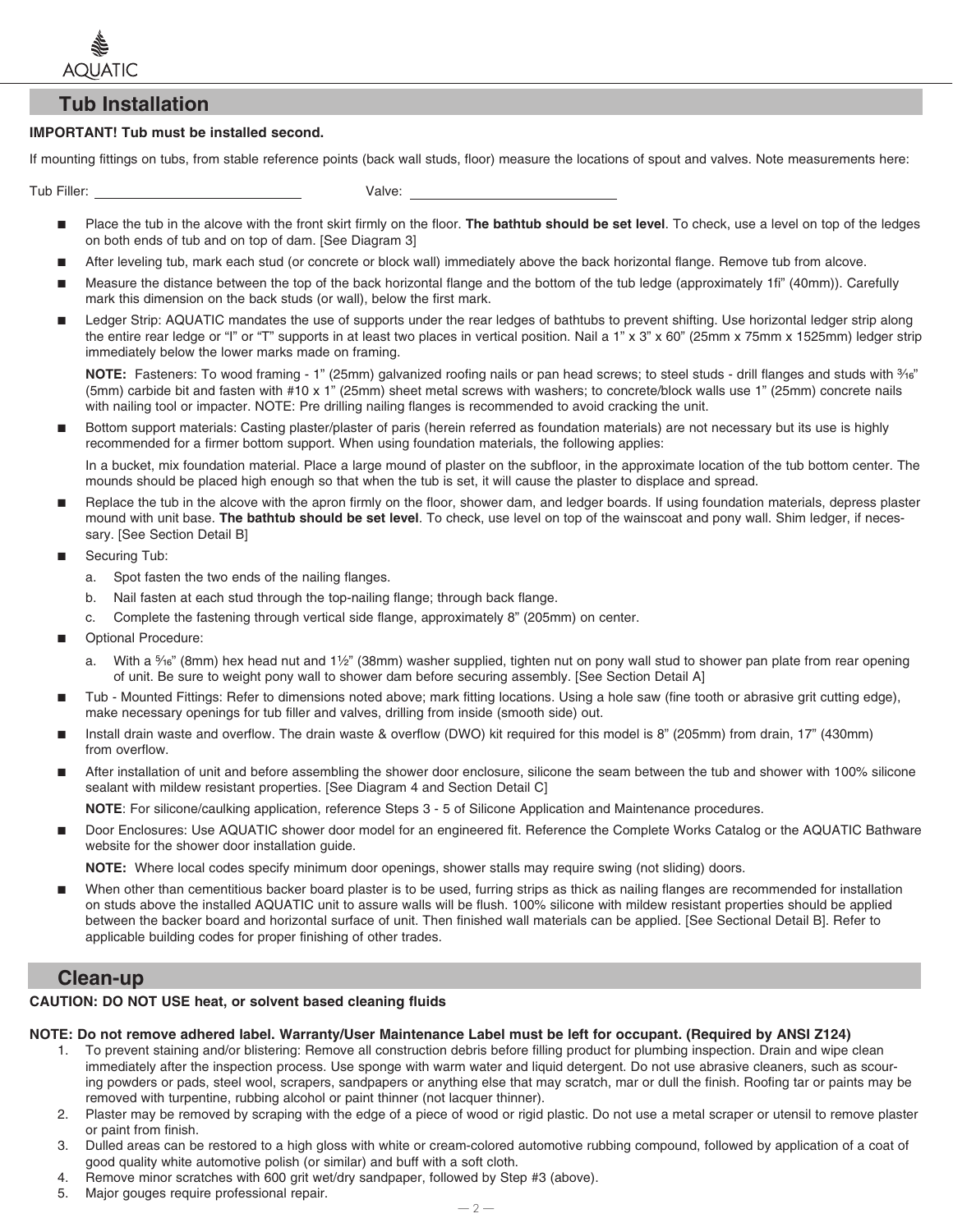

## **User Maintenance Instructions**

### **IMPORTANT! Use only recommended cleaners and procedures described herein. Use of other materials and methods may damage your bath fixture and void the warranty.**

- For normal cleaning: Never use abrasive cleaners such as scouring powders or pads, steel wool, scrapers, sandpaper or anything else that could scratch or dull the surface of your AQUATIC unit. Instead, use warm water and liquid detergents or non-abrasive cleansers, especially those bathroom cleaners recommended for cleaning fiberglass.
- To keep your AQUATIC bath fixture sparkling clean: Apply a coat of good quality automotive paste wax or polish and buff to a high shine with a soft cloth or towel. Repeat every six months for easier cleaning and long lasting protection. **NOTE:** DO NOT WAX standing surfaces of the unit bottom (this includes textured, slip resistant standing surfaces), which could result in greater risk of slipping and personal injury.
- To restore a scratched or dull unit: Use an automotive polishing compound applied with a clean cotton rag. Rub scratches and dull areas vigorously. Wipe off residues. Follow with automotive wax treatment described above.
- To remove adhesive: Try 3-M Natural Cleaner, De-Solv-It or similar materials. If residues remain, saturate a small, white, cotton rag with nail polish remover (naphtha or acetone) and rub vigorously until the adhesive dissolves and disappears. These solvents are highly flammable and must be used sparingly and with caution. Do not smoke or permit others to do so. Make sure all nearby heating devices (including pilot lights) are extinguished. Do not allow solvent to go down the drain. Make sure not to contact plastic drain grates or other synthetic materials.
- Rubber Mats: If you use a rubber "anti-skid" mat, make sure to remove it from the unit after each use to avoid harm to the surface finish.
- Hard Water: Water in certain regions, if not wiped up after bathing/showering, may cause fading of some bath fixture colors. This is a natural occurrence beyond AQUATIC's control. (See Warranty)

### **Silicone Application and Maintenance**

#### **NOTICE: Silicone maintenance and continual upkeep are the homeowner's responsibility.**

The wet, humid conditions in a bathroom, along with the use of cleansing products in tubs and shower stalls, can lead to silicone failure. AQUATIC recommends inspecting silicone joints periodically and replacing bad silicone as necessary. Most silicone suppliers provide detailed caulking instructions; the guideline below describes the techniques for using and maintaining silicone sealant applied to gelcoat and acrylic surfaces only.

Apply 100% silicone sealant with mildew-resistant properties to the joint/seam. To ensure a proper seal, clean and prepare the surface area immediately before applying the silicone.

 **NOTE:** When using solvents to clean surfaces and remove various contaminants, make sure to use a non-contaminated solvent and a clean towel or cloth.

### **Gel-coated and Acrylic Surfaces**

To properly prepare the surface, clean the application area with a solvent, such as mineral spirits or paint thinner. After applying solvent, always wipe the surface dry with a clean, non-contaminated cloth or towel. Never let solvent air dry or evaporate; always wipe it clean.

### **General Cleaning Cautions**

- Clean the application surface immediately before caulking.
- Use cleaning solvents in a well-ventilated area, following all safety precautions and instructions listed on the product label.
- Do not use detergent or soap to clean the application surface; silicone sealants will not adhere to soap residue or scum.

Silicone should be inspected periodically and reapplied as necessary to prevent any water related issues. If mold or mildew is present, clean the area with a disinfectant and apply rubbing alcohol.

#### **Follow the procedures below for application of silicone and to ensure proper maintenance:**

- 1. Apply silicone/caulk remover to soften the sealant material (silicone/caulk or grout) that is being replaced.
- 2. Peel out the old sealant material using a soft putty blade or awl (non-metal utensils).
- 3. Apply a strip of painter's masking tape along the inside edge of each side of the joint/s where silicone sealant will be applied.
- 4. Apply silicone to the joint/s and smooth over with finger or caulking tool.
- 5. Remove tape strips along joint edges after the silicone is applied and smoothed out, while the silicone is still wet.

 **NOTE:** Allow silicone to cure for 24 hours (normal cure time) before using bath or shower. Humidity affects the curing process and different geographical areas experience varying degrees of humidity. Refer to silicone manufacturers' instructions for additional information related to curing times.

**CAUTION: When using any cleaning or polishing materials, make sure to read and follow all package instructions carefully. Wear rubber gloves at all times and avoid contact with eyes, skin, clothing, rugs and furnishings. Make sure all residues are rinsed off thoroughly.**

## **Removable Skirt Panel (Optional Feature)**

If this unit has the optional removable panel the following procedures instruct removal of the panel.

- Carefully remove plastic screw covers and retain.
- Remove screws and retain.
- Remove panel and carefully set aside.